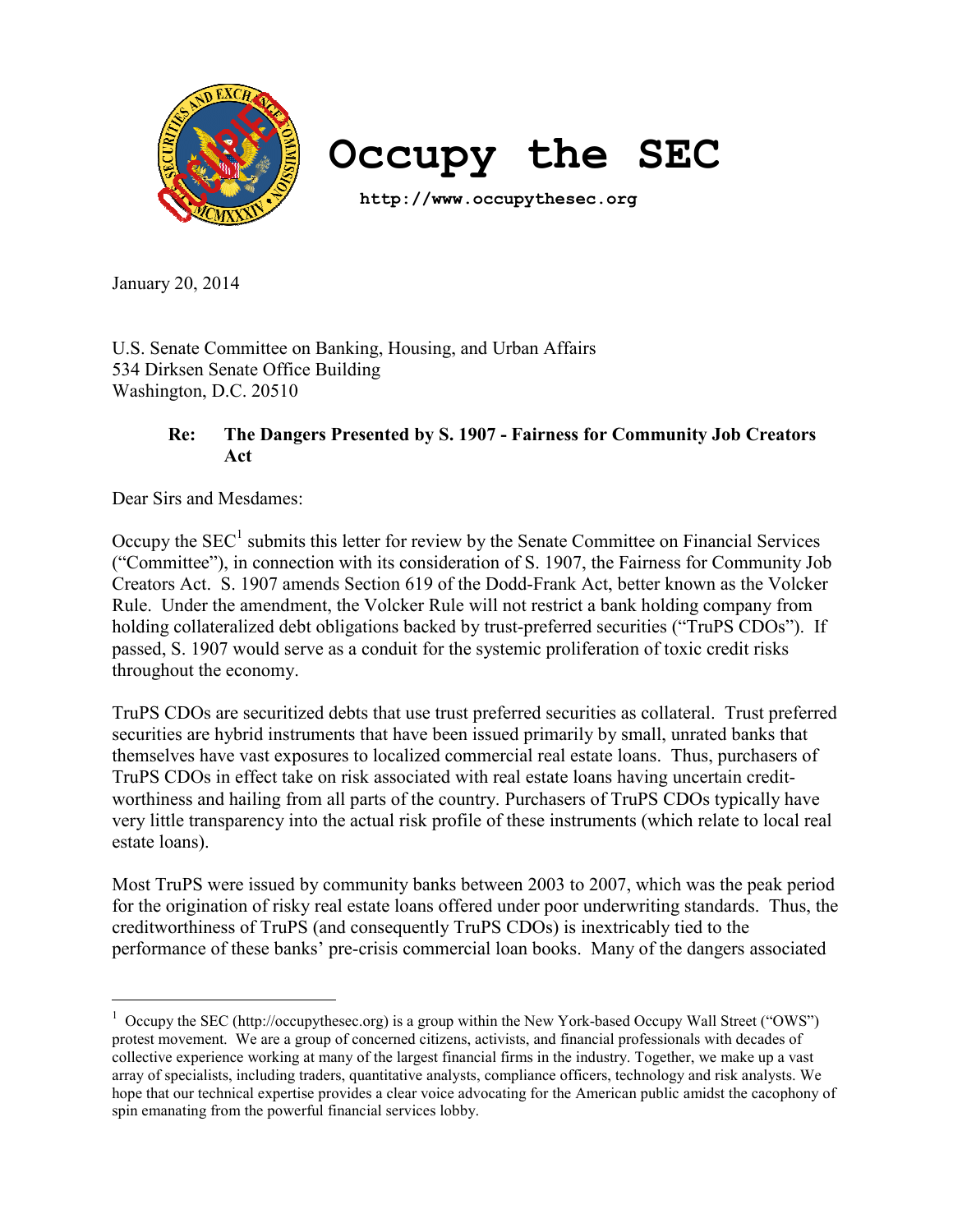with these pre-crisis loans have yet to reveal themselves, and so TruPS present a veritable ticking timebomb of risk.

Whereas a single TruP security implicates the credit risk associated with one issuing bank, TruPS CDOs pool and concentrate the risk associated with many issuing banks. To make matters worse, community banks have also been the primary purchasers of TruPS CDOs (in addition to being TruPS issuers). The high level of interconnectedness between TruPS CDO issuers and purchases exacerbates the already-troubling risk of contagion that these products present. As a result, a single default by a TruPs-issuing community bank has the potential to enmesh a wide swathe of firms in the banking industry.

It comes as no surprise, then, that researchers at the Federal Reserve Bank of Philadelphia have singled out TruPS CDOs as particularly risky products that, across the board, "are likely to perform poorly."<sup>2</sup> These experts "estimate that large numbers of the subordinated bonds and some senior bonds will be either fully or partially written down, **even if no further defaults occur going forward**."3

By inscribing an exemption for TruPS CDOs into the Volcker Rule, S. 1907 would undermine the central purpose of the Rule by permitting risk associated with subordinated real estate loans to spread like contagion through the banking sector. Under this amendment, *all* bank holding companies, and not just community banks, would be permitted to speculate in the commercial real estate market using money loaned to them by depositors and the Federal Reserve. This outcome flies in the face of the basic premise of the Volcker Rule.

Further, S. 1907, as drafted, would facilitate broader evasion of the Volcker Rule's restriction on proprietary trading by bank holding companies. The amendment permits the purchase of a CDO interest provided that the CDO is "predominantly backed by trust-preferred securities." Thus, a banking entity could speculate on *virtually any asset type*, *no matter how risky*, so long as that asset is placed in a CDO vehicle comprised at least 50.1% of TruPS. The dangers attendant to this outcome should be clear to members of the Committee.

TruPS are but one of hundreds of asset classes that could fall under the purview of the Volcker Rule. The Committee should be aware that granting a specific exemption here will only lead to increased clamor for exemptions for other assets classes. We are already witnessing such a clamor arising in the wake of the recent concessions regarding TruPS CDOs granted by the country's financial regulators.<sup>4</sup> For instance, the financial lobbying organization SIFMA has been recently exhorting regulators to broaden the exemptions in the Volcker regulations to include assets like senior debt issued by  $CLOS$ .<sup>5</sup> Each such additional exemption that the

 $\overline{a}$ 

<sup>2</sup> Larry Cordell, Michael Hopkins & Yilin Huang, *The Trust Preferred CDO Market:* 

*From Start to (Expected) Finish*, Working Paper No. 11-22 (Federal Reserve Bank of Philadelphia), June 2011. <sup>3</sup> *Id.* (emphasis added).

<sup>&</sup>lt;sup>4</sup> Interim Final Rule, Treatment of Certain Collateralized Debt Obligations Backed Primarily by Trust Preferred Securities with Regard To Prohibitions and Restrictions on Certain Interests in, And Relationships with, Hedge Funds and Private Equity Funds (Jan. 17, 2014), *available at* http://www.sec.gov/rules/interim/2014/bhca-2.pdf.

<sup>5</sup>  *See, e.g.*, Cheyenne Hopkins &Jesse Hamilton, *Banks Push for More Changes to Volcker Rule Following CDO Fix,* BUSINESSWEEK, Jan. 16, 2014, *at http://www.businessweek.com/news/2014-01-15/banks-push-for-furtherchanges-to-volcker-rule-following-cdo-fix.*